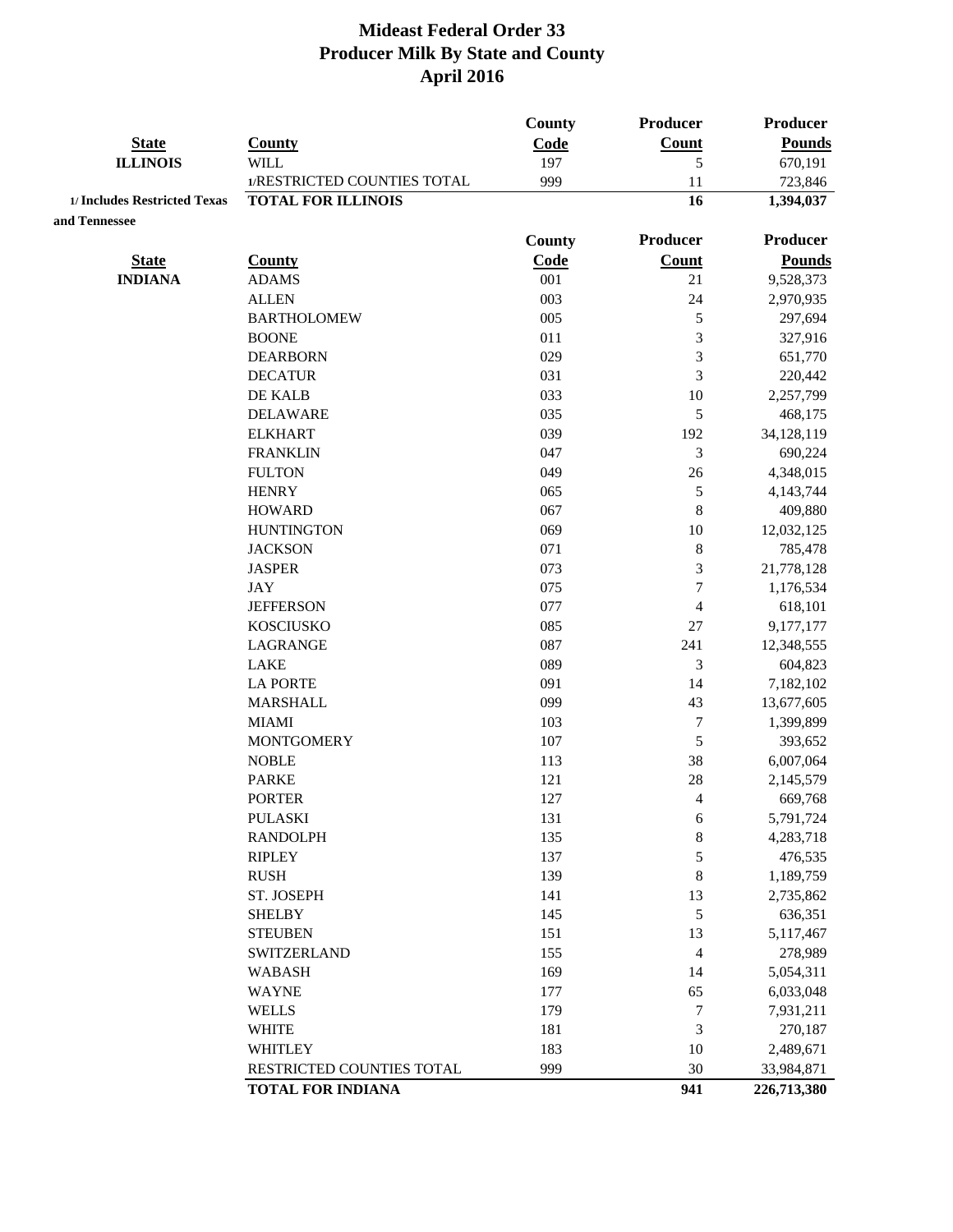|                                 |                           | County        | Producer         | Producer      |
|---------------------------------|---------------------------|---------------|------------------|---------------|
| <b>State</b>                    | <b>County</b>             | Code          | Count            | <b>Pounds</b> |
| <b>KENTUCKY</b>                 | <b>CHRISTIAN</b>          | 047           | 7                | 276,986       |
|                                 | <b>TODD</b>               | 219           | 7                | 402,013       |
|                                 | RESTRICTED COUNTIES TOTAL | 999           | 10               | 424,766       |
|                                 | <b>TOTAL FOR KENTUCKY</b> |               | 24               | 1,103,765     |
|                                 |                           | <b>County</b> | Producer         | Producer      |
| <b>State</b>                    | <b>County</b>             | Code          | Count            | <b>Pounds</b> |
| <b>MARYLAND</b>                 | 2/ GARRETT                | 023           | 43               | 2,930,090     |
| 2/ Includes Restricted Counties | <b>TOTAL FOR MARYLAND</b> |               | 43               | 2,930,090     |
|                                 |                           |               |                  |               |
|                                 |                           | <b>County</b> | <b>Producer</b>  | Producer      |
| <b>State</b>                    | <b>County</b>             | Code          | <b>Count</b>     | <b>Pounds</b> |
| <b>MICHIGAN</b>                 | <b>ALCONA</b>             | 001           | 6                | 1,577,022     |
|                                 | <b>ALLEGAN</b>            | 005           | 69               | 38,125,970    |
|                                 | <b>ALPENA</b>             | 007           | 32               | 6,162,854     |
|                                 | <b>ARENAC</b>             | 011           | 22               | 8,912,382     |
|                                 | <b>BARAGA</b>             | 013           | 3                | 184,434       |
|                                 | <b>BARRY</b>              | 015           | 30               | 32,370,596    |
|                                 | <b>BAY</b>                | 017           | $\sqrt{5}$       | 1,796,998     |
|                                 | <b>BERRIEN</b>            | 021           | 7                | 4,533,690     |
|                                 | <b>BRANCH</b>             | 023           | 19               | 6,937,782     |
|                                 | <b>CALHOUN</b>            | 025           | 21               | 14,176,217    |
|                                 | CASS                      | 027           | 3                | 761,393       |
|                                 | <b>CHARLEVOIX</b>         | 029           | 5                | 933,751       |
|                                 | <b>CHEBOYGAN</b>          | 031           | $\overline{4}$   | 843,351       |
|                                 | <b>CHIPPEWA</b>           | 033           | 7                | 903,694       |
|                                 | <b>CLARE</b>              | 035           | 26               | 5,247,848     |
|                                 | <b>CLINTON</b>            | 037           | 55               | 74,852,471    |
|                                 | <b>DELTA</b>              | 041           | $\overline{4}$   | 346,935       |
|                                 | <b>EATON</b>              | 045           | 23               | 2,794,280     |
|                                 | <b>GENESEE</b>            | 049           | $\tau$           | 2,028,196     |
|                                 | <b>GLADWIN</b>            | 051           | $\sqrt{ }$       | 2,138,030     |
|                                 | <b>GRAND TRAVERSE</b>     | 055           | 5                | 294,193       |
|                                 | <b>GRATIOT</b>            | 057           | 35               | 74,364,855    |
|                                 | <b>HILLSDALE</b>          | 059           | 28               | 9,516,338     |
|                                 | <b>HURON</b>              | 063           | 67               | 83,099,722    |
|                                 | <b>INGHAM</b>             | 065           | 24               | 10,124,728    |
|                                 | <b>IONIA</b>              | 067           | 49               | 36,506,042    |
|                                 | <b>IOSCO</b>              | 069           | 13               | 3,480,592     |
|                                 | <b>ISABELLA</b>           | 073           | 42               | 20,214,878    |
|                                 | <b>JACKSON</b>            | 075           | 17               | 7,431,893     |
|                                 | <b>KALAMAZOO</b>          | 077           | $\boldsymbol{7}$ | 14,189,301    |
|                                 | <b>KENT</b>               | 081           | 34               | 17,179,097    |
|                                 | <b>LAPEER</b>             | 087           | 29               | 3,745,079     |
|                                 | LEELANAU                  | 089           | $\overline{4}$   | 270,122       |
|                                 | <b>LENAWEE</b>            | 091           | 26               | 36,757,155    |
|                                 | <b>LIVINGSTON</b>         | 093           | 11               | 4,797,303     |
|                                 | <b>MACOMB</b>             | 099           | 6                | 370,664       |
|                                 | <b>MARQUETTE</b>          | 103           | $\mathfrak{Z}$   | 284,119       |
|                                 | <b>MASON</b>              | 105           | 15               | 5,073,498     |
|                                 | <b>MECOSTA</b>            | 107           | $22\,$           | 6,300,376     |
|                                 | <b>MENOMINEE</b>          | 109           | 14               | 3,249,959     |
|                                 | <b>MIDLAND</b>            | $111\,$       | 3                | 1,800,201     |
|                                 | <b>MISSAUKEE</b>          | 113           | 45               | 44,082,481    |
|                                 |                           |               |                  |               |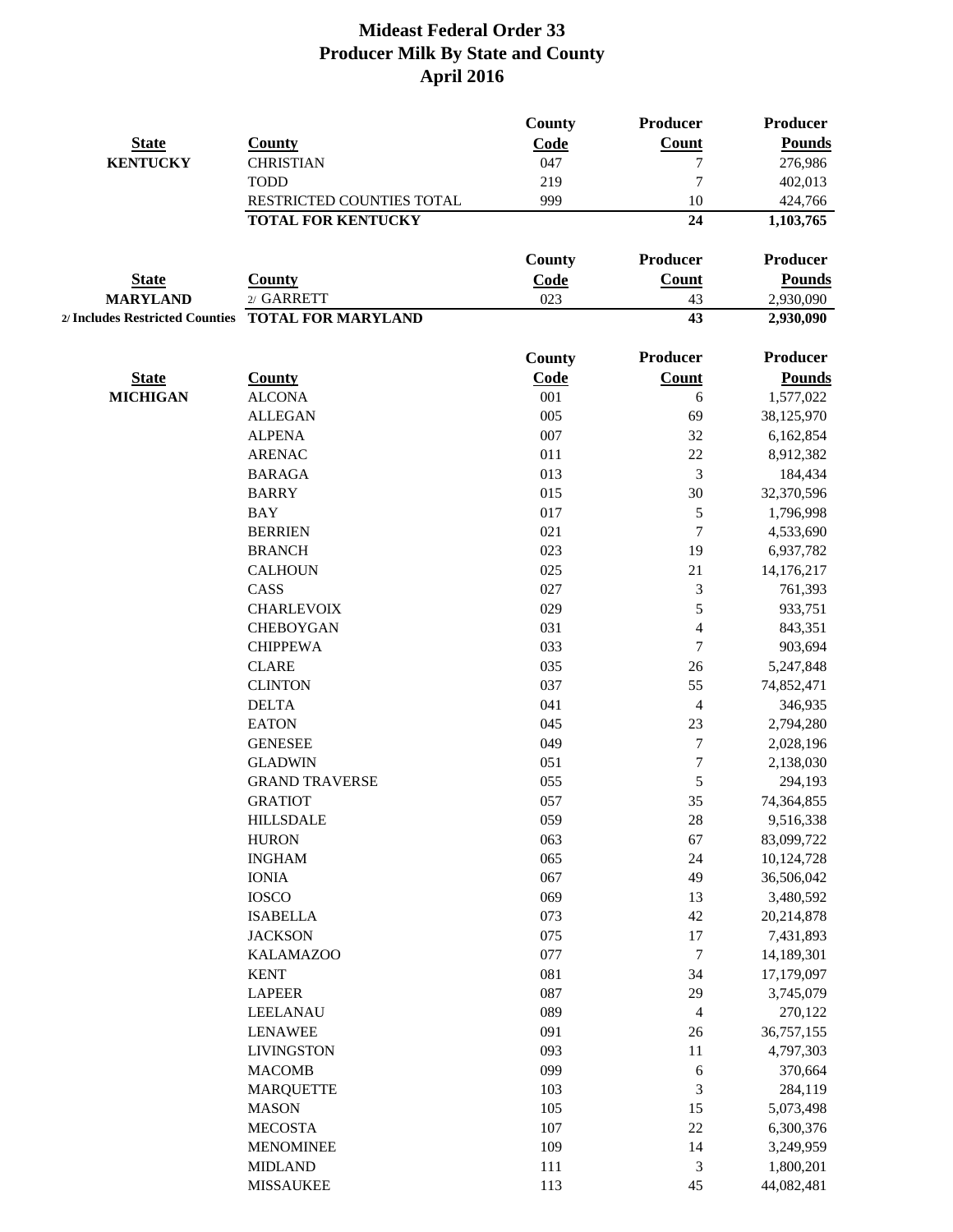|                  |                                     | <b>County</b> | Producer        | <b>Producer</b>          |
|------------------|-------------------------------------|---------------|-----------------|--------------------------|
| <b>State</b>     | <b>County</b>                       | Code          | Count           | <b>Pounds</b>            |
| <b>MICHIGAN</b>  | <b>MONROE</b>                       | 115           | 4               | 728,035                  |
|                  | <b>MONTCALM</b>                     | 117           | 53              | 20,608,641               |
|                  | <b>MONTMORENCY</b>                  | 119           | $\overline{7}$  | 1,267,025                |
|                  | <b>MUSKEGON</b>                     | 121           | 15              | 17,103,808               |
|                  | <b>NEWAYGO</b>                      | 123           | 49              | 19,247,668               |
|                  | <b>OCEANA</b>                       | 127           | 7               | 852,849                  |
|                  | <b>OGEMAW</b>                       | 129           | 41              | 14,561,719               |
|                  | <b>OSCEOLA</b>                      | 133           | 39              | 15,268,597               |
|                  | <b>OSCODA</b>                       | 135           | 10              | 735,720                  |
|                  | <b>OTTAWA</b>                       | 139           | 59              | 64,369,508               |
|                  | PRESQUE ISLE                        | 141           | 9               | 1,484,080                |
|                  | <b>SAGINAW</b>                      | 145           | 16              | 5,410,962                |
|                  | <b>ST. CLAIR</b>                    | 147           | 12              | 2,290,352                |
|                  | ST. JOSEPH                          | 149           | 25              | 9,911,938                |
|                  | <b>SANILAC</b>                      | 151           | 99              | 58,691,879               |
|                  | <b>SHIAWASSEE</b>                   | 155           | 18              | 5,633,894                |
|                  | <b>TUSCOLA</b>                      | 157           | 40              | 28,393,983               |
|                  | <b>VAN BUREN</b>                    | 159           | 11              | 7,910,941                |
|                  | <b>WASHTENAW</b>                    | 161           | 21              | 3,933,174                |
|                  | <b>WEXFORD</b>                      | 165           | 12              | 1,161,958                |
|                  | RESTRICTED COUNTIES TOTAL           | 999           | 16              | 3,698,261                |
|                  | <b>TOTAL FOR MICHIGAN</b>           |               | 1,417           | 872,025,482              |
|                  |                                     |               |                 |                          |
|                  |                                     | County        | <b>Producer</b> | <b>Producer</b>          |
| <b>State</b>     | <b>County</b>                       | Code          | <b>Count</b>    | <b>Pounds</b>            |
| <b>MINNESOTA</b> | <b>OTTER TAIL</b>                   | 111           | 5               | 315,087                  |
|                  | <b>STEARNS</b>                      | 145           | 6               | 359,748                  |
|                  | <b>TODD</b>                         | 153           | 10              | 130,935                  |
|                  | RESTRICTED COUNTIES TOTAL           | 999           | $\overline{2}$  | 184,537                  |
|                  | <b>TOTAL FOR MINNESOTA</b>          |               | 23              | 990,307                  |
|                  |                                     |               |                 |                          |
|                  |                                     | <b>County</b> | Producer        | <b>Producer</b>          |
| <b>State</b>     | <b>County</b>                       | Code          | Count           | <b>Pounds</b>            |
| <b>MISSOURI</b>  | <b>MORGAN</b>                       | 141           | 3               | 11,354                   |
|                  | RESTRICTED COUNTIES TOTAL           | 999           | $\overline{4}$  | 20,801                   |
|                  | <b>TOTAL FOR MINNESOTA</b>          |               | $\overline{7}$  | 32,155                   |
|                  |                                     |               | <b>Producer</b> | <b>Producer</b>          |
|                  |                                     | County        |                 |                          |
| <b>State</b>     | <b>County</b>                       | Code          | Count           | <b>Pounds</b>            |
| <b>NEW YORK</b>  | CATTARAUGUS                         | 009           | 58              | 17,542,588               |
|                  | <b>CHAUTAUQUA</b>                   | 013           | 128             | 28,429,878               |
|                  | <b>ERIE</b>                         | 029           | 11              | 3,347,743                |
|                  | <b>GENESEE</b>                      | 037           | $\tau$          | 11,482,683               |
|                  | <b>LIVINGSTON</b><br><b>WYOMING</b> | 051<br>121    | 12<br>17        | 14,070,990               |
|                  | RESTRICTED COUNTIES TOTAL           | 999           | $\,8\,$         | 24,699,211               |
|                  | <b>TOTAL FOR NEW YORK</b>           |               | 241             | 6,266,437<br>105,839,530 |
|                  |                                     |               |                 |                          |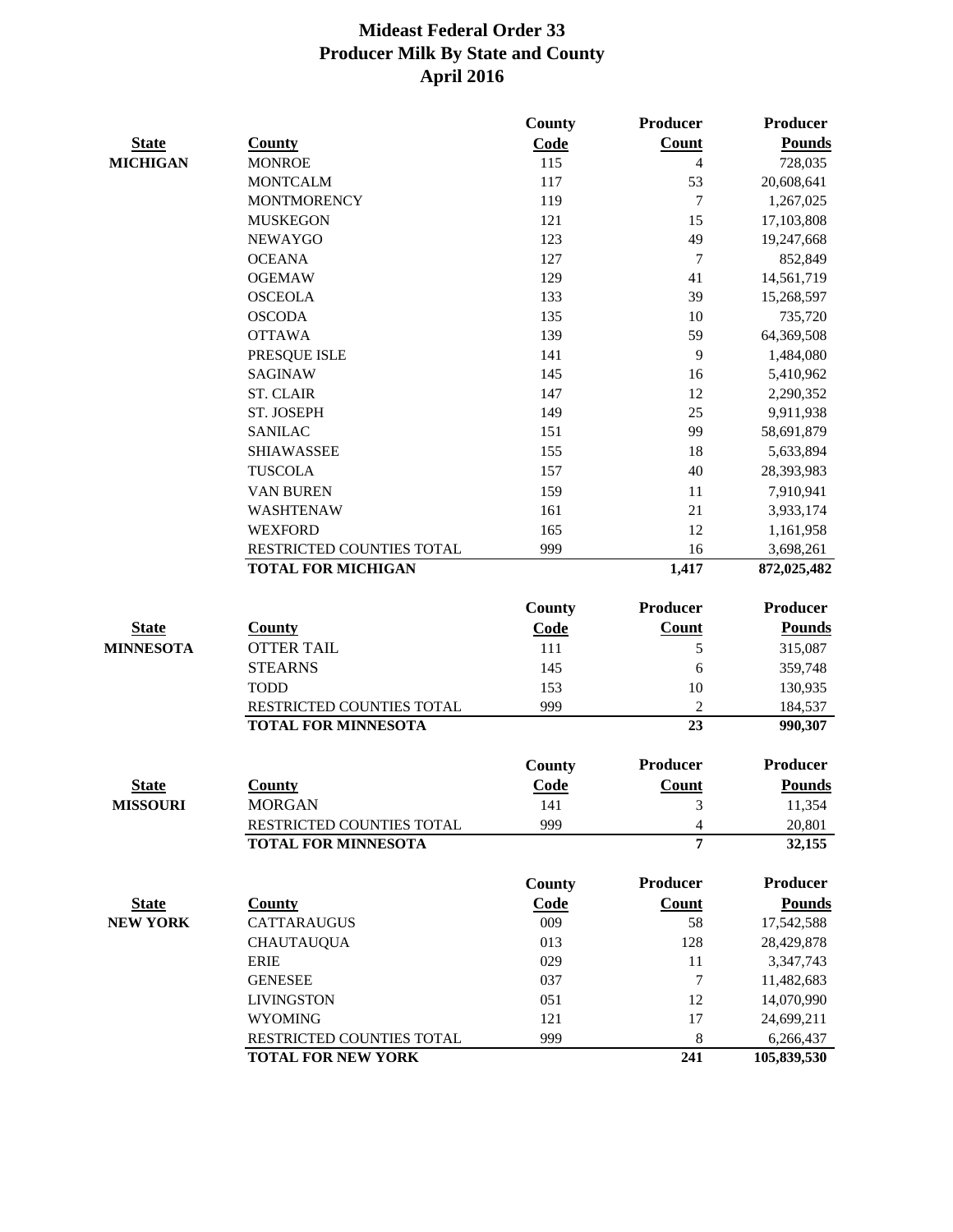|              |                   |      | Producer                | Producer      |
|--------------|-------------------|------|-------------------------|---------------|
| <b>State</b> | <b>County</b>     | Code | Count                   | <b>Pounds</b> |
| OHIO         | <b>ADAMS</b>      | 001  | 17                      | 1,422,864     |
|              | <b>ALLEN</b>      | 003  | $\overline{4}$          | 1,351,870     |
|              | <b>ASHLAND</b>    | 005  | 53                      | 14,922,077    |
|              | <b>ASHTABULA</b>  | 007  | 31                      | 6,273,212     |
|              | <b>ATHENS</b>     | 009  | $\,8\,$                 | 536,425       |
|              | <b>AUGLAIZE</b>   | 011  | 41                      | 7,790,507     |
|              | <b>BELMONT</b>    | 013  | 12                      | 1,014,633     |
|              | <b>BROWN</b>      | 015  | $\,8\,$                 | 673,989       |
|              | <b>BUTLER</b>     | 017  | $\mathfrak{Z}$          | 280,478       |
|              | CARROLL           | 019  | 29                      | 2,575,936     |
|              | <b>CHAMPAIGN</b>  | 021  | 12                      | 1,298,673     |
|              | <b>CLARK</b>      | 023  | $\overline{\mathbf{4}}$ | 7,305,452     |
|              | <b>CLINTON</b>    | 027  | 6                       | 548,884       |
|              | <b>COLUMBIANA</b> | 029  | 79                      | 14,869,242    |
|              | COSHOCTON         | 031  | 24                      | 2,814,572     |
|              | <b>CRAWFORD</b>   | 033  | $\,8\,$                 | 3,110,013     |
|              | <b>DARKE</b>      | 037  | 42                      | 12,123,243    |
|              | <b>DEFIANCE</b>   | 039  | 10                      | 9,925,752     |
|              | <b>DELAWARE</b>   | 041  | 4                       | 336,656       |
|              | <b>FAIRFIELD</b>  | 045  | 10                      | 765,493       |
|              | <b>FAYETTE</b>    | 047  | 5                       | 887,512       |
|              | <b>FULTON</b>     | 051  | $11\,$                  | 5,391,777     |
|              | <b>GALLIA</b>     | 053  | 7                       | 446,597       |
|              | <b>GEAUGA</b>     | 055  | 54                      | 4,772,837     |
|              | <b>GREENE</b>     | 057  | $\sqrt{5}$              | 1,177,981     |
|              | <b>GUERNSEY</b>   | 059  | 5                       | 596,451       |
|              | <b>HANCOCK</b>    | 063  | 3                       | 1,584,290     |
|              | <b>HARDIN</b>     | 065  | 9                       | 11,627,072    |
|              | <b>HARRISON</b>   | 067  | 6                       | 501,714       |
|              | <b>HENRY</b>      | 069  | $\,8\,$                 | 3,928,446     |
|              | <b>HIGHLAND</b>   | 071  | 35                      | 3,171,873     |
|              | <b>HOLMES</b>     | 075  | 150                     | 15,202,559    |
|              | <b>HURON</b>      | 077  | 51                      | 6,657,633     |
|              | <b>JACKSON</b>    | 079  | 5                       | 160,721       |
|              | <b>JEFFERSON</b>  | 081  | $\tau$                  | 722,488       |
|              | <b>KNOX</b>       | 083  | 28                      | 8,749,773     |
|              | <b>LICKING</b>    | 089  | 12                      | 4,897,571     |
|              | <b>LOGAN</b>      | 091  | 30                      | 4,938,629     |
|              | <b>LORAIN</b>     | 093  | 17                      | 1,932,315     |
|              | <b>MADISON</b>    | 097  | 12                      | 18,366,295    |
|              | <b>MAHONING</b>   | 099  | 31                      | 6,587,818     |
|              | <b>MARION</b>     | 101  | $\overline{4}$          | 6,926,878     |
|              | <b>MEDINA</b>     | 103  | $22\,$                  | 3,759,857     |
|              | <b>MEIGS</b>      | 105  | $\tau$                  | 828,809       |
|              | <b>MERCER</b>     | 107  | 99                      | 31,662,762    |
|              | <b>MIAMI</b>      | 109  | 11                      | 1,265,591     |
|              | <b>MONROE</b>     | 111  | 11                      | 798,396       |
|              | <b>MORGAN</b>     | 115  | 7                       | 1,873,147     |
|              | <b>MORROW</b>     | 117  | 9                       | 2,804,687     |
|              | <b>MUSKINGUM</b>  | 119  | 14                      | 1,220,852     |
|              | <b>PAULDING</b>   | 125  | 9                       | 21,598,860    |
|              | <b>PERRY</b>      | 127  | 3                       | 385,563       |
|              | <b>PICKAWAY</b>   | 129  | $\mathbf{9}$            | 3,629,531     |
|              | <b>PIKE</b>       | 131  | 11                      | 573,825       |
|              |                   |      |                         |               |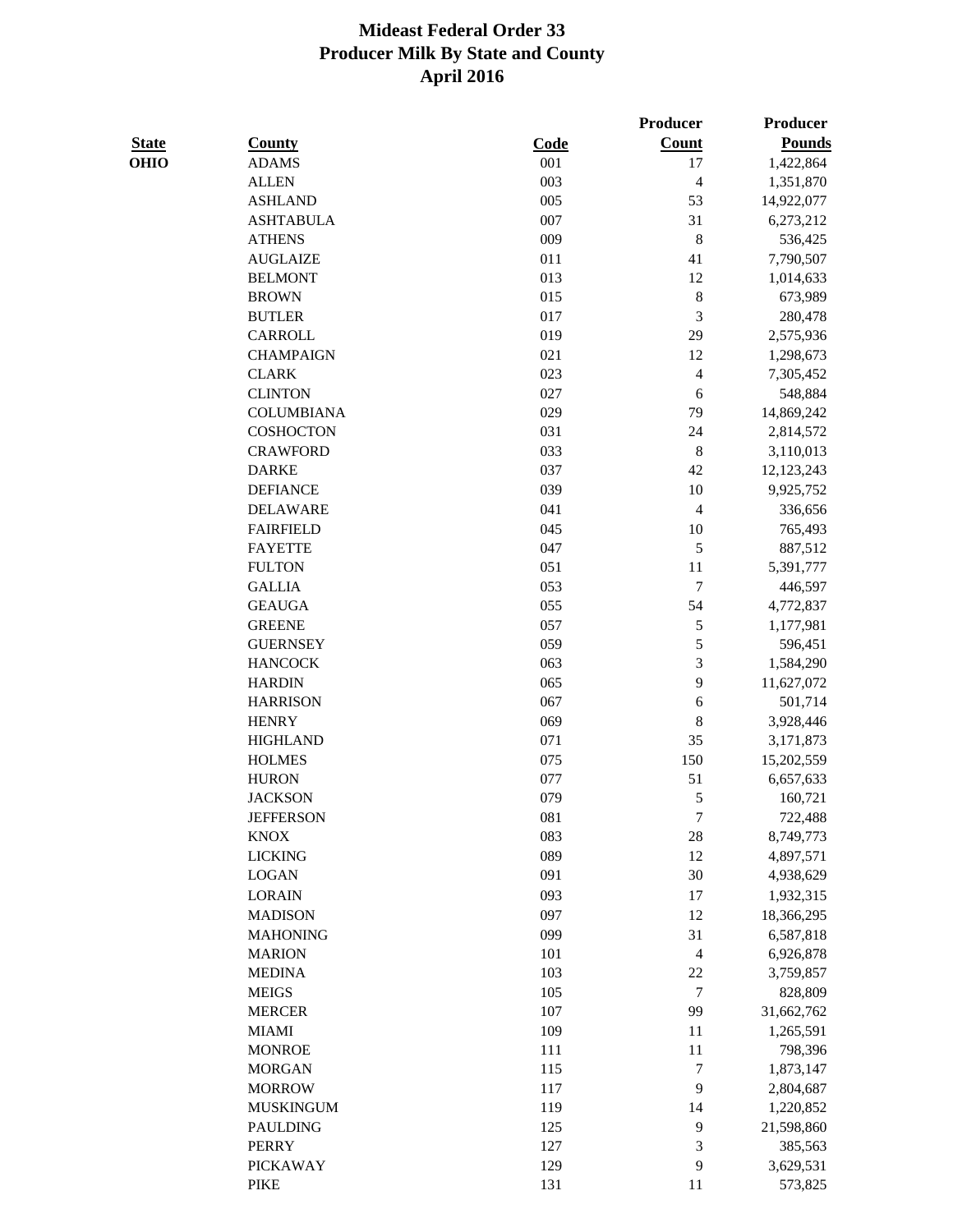|              |                               |               | Producer        | Producer        |
|--------------|-------------------------------|---------------|-----------------|-----------------|
| <b>State</b> | <b>County</b>                 | Code          | <b>Count</b>    | <b>Pounds</b>   |
| <b>OHIO</b>  | <b>PORTAGE</b>                | 133           | 13              | 3,085,508       |
|              | <b>PREBLE</b>                 | 135           | 10              | 1,625,016       |
|              | <b>PUTNAM</b>                 | 137           | 13              | 5,309,219       |
|              | <b>RICHLAND</b>               | 139           | 105             | 12,085,689      |
|              | <b>ROSS</b>                   | 141           | 9               | 618,808         |
|              | <b>SANDUSKY</b>               | 143           | 9               | 877,020         |
|              | <b>SCIOTO</b>                 | 145           | 3               | 296,662         |
|              | <b>SENECA</b>                 | 147           | 3               | 949,094         |
|              | <b>SHELBY</b>                 | 149           | 44              | 11,583,561      |
|              | <b>STARK</b>                  | 151           | 73              | 16,130,253      |
|              | <b>TRUMBULL</b>               | 155           | 28              | 4,511,264       |
|              | TUSCARAWAS                    | 157           | 120             | 13,489,441      |
|              | <b>UNION</b>                  | 159           | $\,8\,$         | 1,071,760       |
|              | <b>VAN WERT</b>               | 161           | 7               | 6,885,307       |
|              | <b>WASHINGTON</b>             | 167           | 18              | 3,383,948       |
|              | <b>WAYNE</b>                  | 169           | 216             | 58,213,439      |
|              | <b>WILLIAMS</b>               | 171           | 3               | 9,710,397       |
|              | <b>WOOD</b>                   | 173           | 6               | 8,702,321       |
|              | <b>WYANDOT</b>                | 175           | 7               | 791,421         |
|              | RESTRICTED COUNTIES TOTAL     | 999           | 16              | 1,803,531       |
|              | <b>TOTAL FOR OHIO</b>         |               | 1,823           | 430,694,740     |
|              |                               | <b>County</b> | <b>Producer</b> | <b>Producer</b> |
| <b>State</b> | <b>County</b>                 | Code          | <b>Count</b>    | <b>Pounds</b>   |
| PENNSYLVANIA | <b>ARMSTRONG</b>              | 005           | 28              | 3,329,653       |
|              | <b>BEAVER</b>                 | 007           | 26              | 1,808,707       |
|              | <b>BRADFORD</b>               | 015           | 12              | 1,921,158       |
|              | <b>BUTLER</b>                 | 019           | 30              | 4,006,700       |
|              | <b>CAMBRIA</b>                | 021           | $\,$ 8 $\,$     | 1,533,828       |
|              | <b>CENTRE</b>                 | 027           | 9               | 455,348         |
|              | <b>CLARION</b>                | 031           | 25              | 3,195,535       |
|              | <b>CLEARFIELD</b>             | 033           | $\,8\,$         | 786,241         |
|              | <b>CLINTON</b>                | 035           | 15              | 1,537,343       |
|              | <b>CRAWFORD</b>               | 039           | 127             |                 |
|              |                               | 047           |                 | 19,784,665      |
|              | ${\rm ELK}$                   |               | 8               | 588,717         |
|              | <b>ERIE</b><br><b>FAYETTE</b> | 049           | 60              | 5,140,701       |
|              |                               | 051           | 23              | 2,821,182       |
|              | <b>FOREST</b>                 | 053           | $\mathfrak{Z}$  | 199,689         |
|              | <b>INDIANA</b>                | 063           | 53              | 8,344,933       |
|              | <b>JEFFERSON</b>              | 065           | $27\,$          | 2,441,102       |
|              | <b>LAWRENCE</b>               | 073           | 33              | 6,173,153       |
|              | <b>MERCER</b>                 | 085           | 69              | 8,335,637       |
|              | <b>NORTHUMBERLAND</b>         | 097           | $\mathfrak{Z}$  | 34,742          |
|              | <b>SOMERSET</b>               | 111           | 68              | 4,612,809       |
|              | <b>SULLIVAN</b>               | 113           | 3               | 34,195          |
|              | <b>VENANGO</b>                | 121           | 6               | 877,399         |
|              | <b>WARREN</b>                 | 123           | 32              | 1,959,404       |
|              | <b>WASHINGTON</b>             | 125           | 23              | 2,586,600       |
|              | WESTMORELAND                  | 129           | 38              | 6,092,038       |
|              | RESTRICTED COUNTIES TOTAL     | 999           | 9               | 7,586,504       |
|              | TOTAL FOR PENNSYLVANIA        |               | 746             | 96,187,983      |